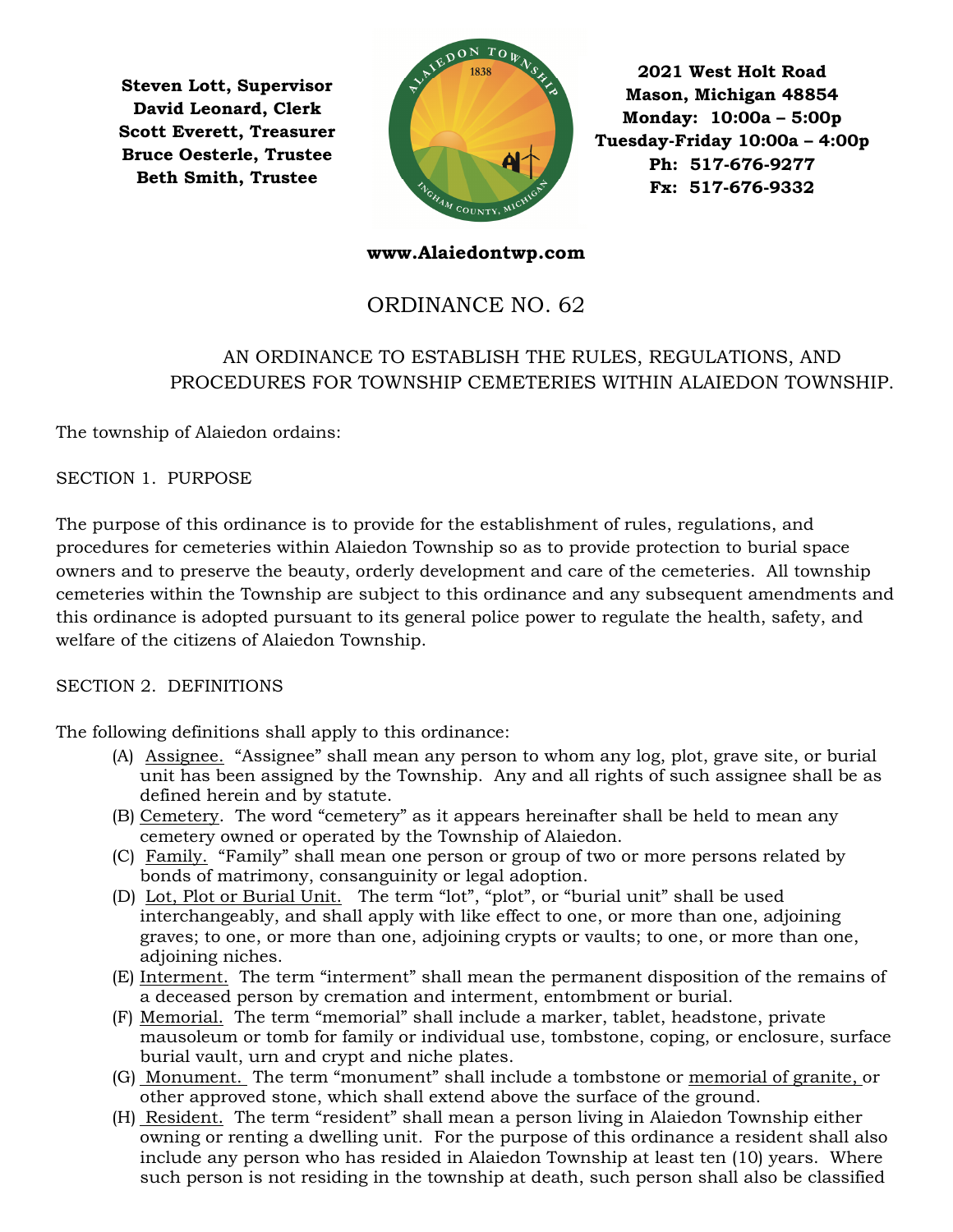as a resident if a one-half  $(1/2)$  of the years of non-residence is less than his or her total years of residency.

(I) Sexton. The "Sexton" shall mean that individual designated by the township to care for the Township cemeteries.

#### SECTION 3. PURCHASE OF BURIAL RIGHTS

Residents and non-residents of Alaiedon Township may purchase burial rights at a cost to be determined from time to time by resolution of the Township Board. Burial rights may only be transferred to those persons eligible as immediate family or to a resident. A transfer of burial rights must be endorsed by and filed with the Township Clerk and entered upon the official records of the said Clerk. Burial rights may not be sold between private individuals or for speculative purposes.

#### SECTION 4. SUPERVISION AND MAINTENANCE OF CEMETERIES

- (A) The township Clerk shall keep a record in his office of certificates and receipts for perpetual care of burial units, and a record of burials so reported to him by the Sexton and such other records as deemed necessary by the Township Board.
- (B) All grading landscape work and improvements of any kind, and all care of plots, shall be done, and all trees and shrubs and herbage of any kind shall be planted, trimmed, cut or removed, and all openings and closings of plots, and all interments, disinterments and removals shall be made only by the Sexton or his or her designee, subject to the rules and regulations as promulgated by the Township Board.

#### SECTION 5. INTERMENTS AND DISINTERMENTS

Interments and disinterments shall be subject to the following:

- (A) There shall be at least thirty-six (36) hours notice prior to any interment and at least forty-eight (48) hours notice prior to any disinterment or removal.
- (B) There shall be no interment in any plot, and no burial space for any purpose, except on written application by the plot assignee on record filed with the Clerk's office. The application shall provide the name of the person to be interred, his or her address, social security number, date of birth, date of death, and date of interment.
- (C) Every earth interment shall be made enclosed in a vault or concrete rough box.
- (D) The cremated remains must be permanently interred within a period of four weeks from the date of the ceremonial interment. The cemetery shall not be responsible for any cinerary container, receptacle or urn placed in any plot.
- (E) The Clerk shall have the right to rely upon the designation of interment of any member of family if there are several plot assignments. Thereafter, no other person may be interred in any plot without the written consent of all those assignees of the plot who are recorded as such on the records of the Clerk.
- (F) When instructions regarding the location of an interment space in a plot cannot be obtained, or are indefinite, or when for any reason the interment space cannot be opened where specified, the Sexton may, in his discretion, open it in such location in the plot as he deems best and proper, so as not to delay the funeral; and there shall be no liability on behalf of the Township or any of its employees.
- (G) Interments, disinterments, removals, cremation, or interment services shall be permitted Monday through Friday, except on major holidays, or on Saturdays, if approved by the Sexton. Further, there shall be no disinterments except in July and August.
- (H) There shall be no interment or disinterment unless all fees are paid.
- (I) All markers and monuments shall be installed under supervision of the Sexton. Lot corner markers may be used if flush with the ground.
- (J) The Sexton shall reserve the right to remove funeral designs as soon as they become unsightly.